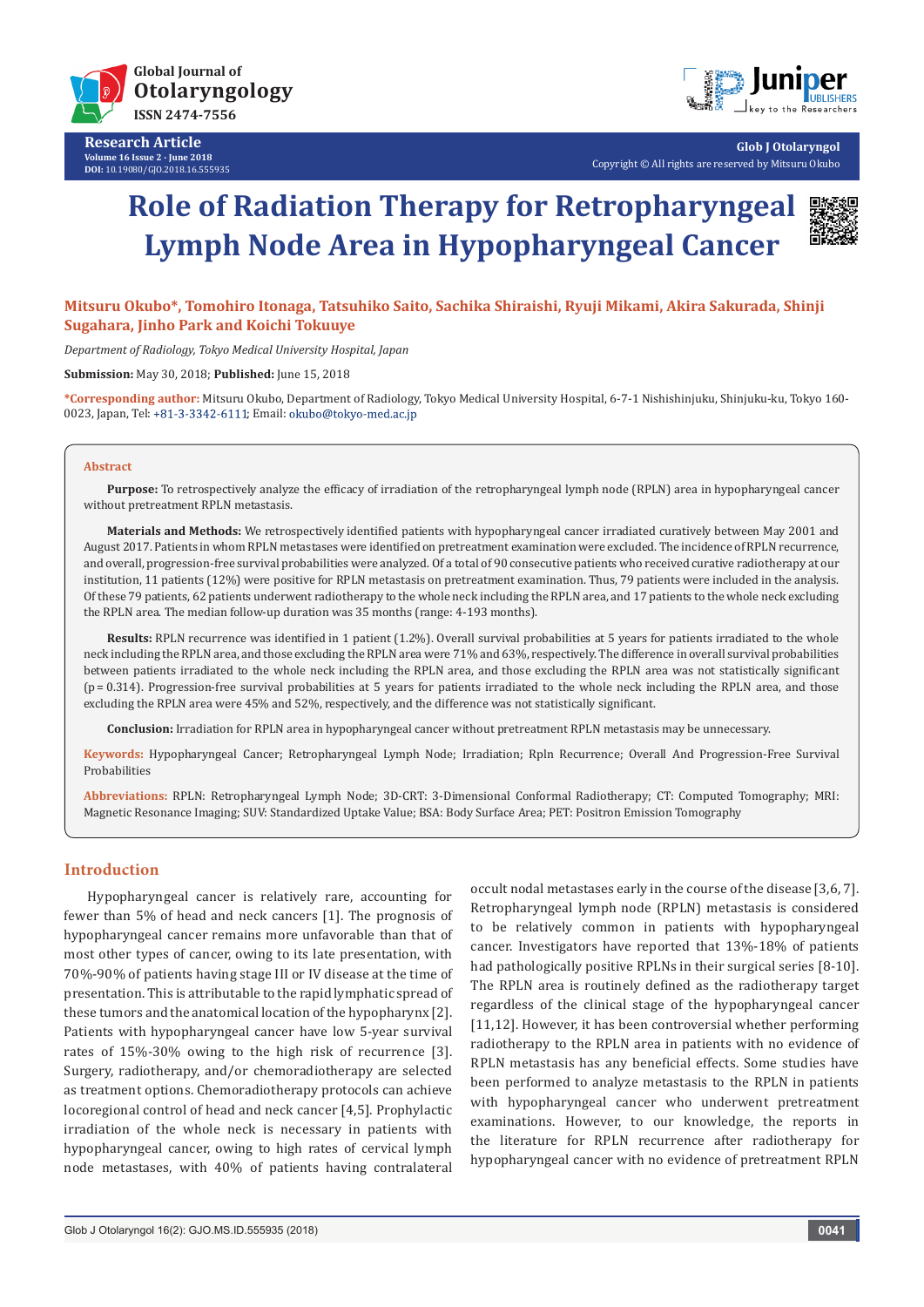metastasis are insufficient. Therefore, the purpose of this study was to retrospectively analyze the benefits of irradiation to the RPLN area in patients having hypopharyngeal cancer without pretreatment RPLN metastasis.

### **Materials and Methods**

### **Patients**

Ninety consecutive patients with hypopharyngeal cancer who were curatively treated using 3-dimensional conformal radiotherapy (3D-CRT) between May 2001 and August 2017 at Tokyo Medical University Hachioji Medical Center were retrospectively identified. All patients provided written informed consent, and this study was approved by the Ethical Review Board of the authors' institution. Patients in whom RPLN

**Table 1:** Patients' characteristics.

metastases were detected on pretreatment examination were excluded. Of a total of 90 consecutive patients who received curative radiotherapy at our institution, 11 patients (12%) were positive for RPLN metastasis on pretreatment examination. Thus, 79 patients were included in this analysis. The patients' characteristics are summarized in Table 1. Seventy-six patients (96%) were men and 3 (4%) were women. The median age of the patients was 69 years (range, 39-90 years). Almost all patients (95%) had an Eastern Cooperative Oncology Group performance status of 0 or 1. The distribution of the primary site was as follows: piriform sinus in 53 patients, postcricoid area in 7 patients, and the posterior wall in 19 patients. More than 80% of the patients ( $n = 66, 83\%$ ) had advanced-stage disease (stages III or IV).

| No. of pts                                        | 79         |  |  |  |  |
|---------------------------------------------------|------------|--|--|--|--|
| Sex (percentage)                                  |            |  |  |  |  |
| Man                                               | 76 (96)    |  |  |  |  |
| Woman                                             | 3(4)       |  |  |  |  |
| Age (years), median (range)                       | 69 (39-90) |  |  |  |  |
| Performance status (percentage)                   |            |  |  |  |  |
| $\boldsymbol{0}$                                  | 64(81)     |  |  |  |  |
| $\mathbf{1}$                                      | 10(13)     |  |  |  |  |
| $\overline{2}$                                    | 4(5)       |  |  |  |  |
| 3                                                 | 1(1)       |  |  |  |  |
| Tumor site (percentage)                           |            |  |  |  |  |
| Piriform sinus                                    | 53 (67)    |  |  |  |  |
| Postcricoid area                                  | 7(9)       |  |  |  |  |
| Posterior wall                                    | 19 (24)    |  |  |  |  |
| Clinical stage (percentage)                       |            |  |  |  |  |
| Stage I                                           | 3(4)       |  |  |  |  |
| Stage II                                          | 10(13)     |  |  |  |  |
| Stage III                                         | 21 (26)    |  |  |  |  |
| Stage IV                                          | 45 (57)    |  |  |  |  |
| No. of pts performed chemotherapy (percentage)    | 57 (72)    |  |  |  |  |
| Induction                                         | 18 (23)    |  |  |  |  |
| concomitant                                       | 54 (68)    |  |  |  |  |
| No. of pts irradiated for whole neck (percentage) |            |  |  |  |  |
| including RPLN area                               | 62 (78)    |  |  |  |  |
| excluding RPLN area                               | 17 (22)    |  |  |  |  |

RPLN, retropharyngeal lymph node

Determination of the level of the cervical lymph nodes by imaging was in accordance with the Radiation Oncology Group consensus guidelines based on the Danish Head and Neck Cancer Group, European Organization for Research and Treatment of Cancer, Grouped' Oncologie Radiotherapie Tete et Cou, and National Cancer Institute of Canada [13]. Cervical lymph nodes with a shortest axial diameter of ≥ 10mm, and retropharyngeal lymph nodes with a shortest axial diameter of ≥ 5mm on

computed tomography (CT) or magnetic resonance imaging (MRI) were defined as malignant. Lymph nodes of borderline size with abnormal enhancement were also determined as malignant [14, 15]. Lymph nodes with a maximum fludeoxyglucose activity of ≥ 2.5 standardized uptake value (SUV) were also regarded as malignant [16-18]. The disease stage was determined in accordance with the 2002 TNM classification  $(6<sup>th</sup>$  edition, International Union Against Cancer).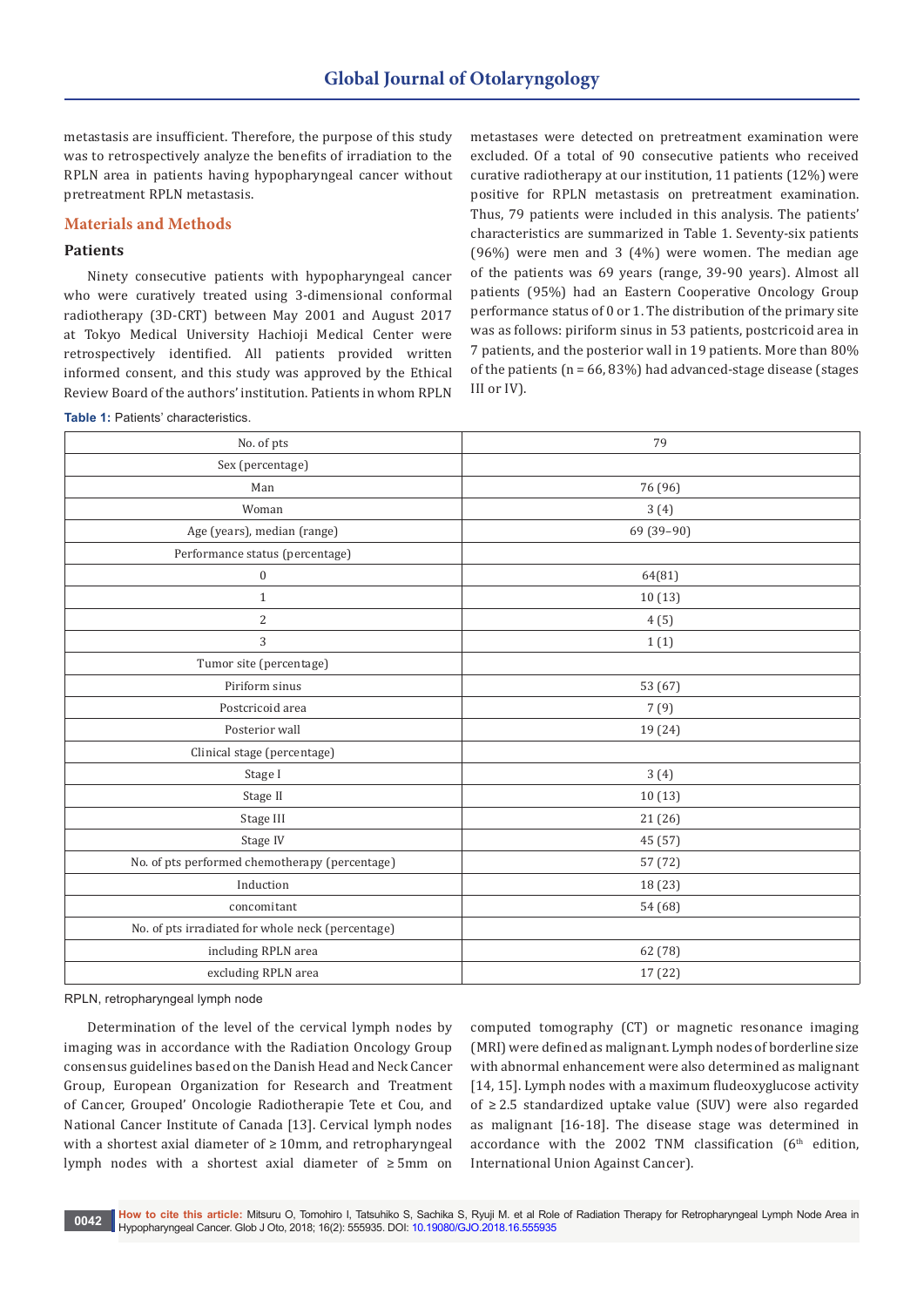### **Treatments**

The 3D-CRT treatment was planned and performed with the patient using a shell in the supine position. For treatment planning, all patients underwent cervical CT at a 2.5mm slice thickness. Typically, the whole neck was irradiated at a dose of 40Gy, and an additional dose of 20-30Gy was administered to the primary site and the lymph node metastases. The radiotherapy field of the whole neck included areas of levels II, III, and IV, the supraclavicular lymph nodes, and IB or V with or without the RPLN area. Typical fields of whole neck irradiation both including and excluding the RPLN area are shown in Figure 1. Patients were treated with photons of 4MV and 2.0Gy, once a day, for 5 days a week. Induction and concomitant chemotherapy were performed on patients with stage IV and those with stage II or higher disease, respectively. Patients were not treated with chemotherapy if they had renal dysfunction or an Eastern Cooperative Oncology Group performance status of 2 or more.

From 2001 to 2013, docetaxel hydrate (80mg/m2 body surface area [BSA]), cisplatin (80mg/m2 BSA), and 5-fluorouracil (4,000mg/m2 BSA) were used as an induction chemotherapy 4 weeks before the start of radiotherapy, and they were used as a concomitant chemotherapy every 4 weeks during the radiotherapy. From 2014, induction chemotherapy consisted of docetaxel hydrate (60mg/m2 BSA), cisplatin (60mg/m2 BSA), and 5-fluorouracil (3,000mg/m2 BSA) administered 4 weeks before the start of radiotherapy. As a concomitant chemotherapy, either cisplatin or cetuximab was administered. Cisplatin (80 mg/ m2 BSA) was administered every 3 weeks during radiotherapy. Cetuximab was administered at 400 mg/m2 BSA 1 week before the start of radiotherapy, and at a regular weekly dose of 250mg/m2 BSA during radiotherapy. In summary, 57 patients (72%) received induction or concomitant chemotherapy, and 62 patients (78%) were irradiated to the whole neck, including the RPLN area. The median follow-up duration of the patients was 35 months (range: 4-193 months).



(a) A typical field of whole neck irradiation, including the RPLN area. (b) A typical field of whole neck irradiation, excluding the RPLN area. **Figure 1:** Beam's eye views of radiation treatment planning.

### **Follow-up procedures**

Regular follow-up visits were performed once a month after completing radiotherapy for the first year, at 3 to 4 month intervals for the second and third years, and every 4 to 6 months thereafter, in the case of the absence of clinical symptoms. At each follow-up visit, the evaluation consisted of laryngoscopy, and medical history and physical examination. CT was performed every 6 months, and positron emission tomography-computed tomography (PET/CT) was performed once a year.

### **Statistical Analysis**

The Fisher exact test was used to analyze differences in the incidences of RPLN recurrence between patients irradiated to the whole neck, including the RPLN area, and those excluding the RPLN area. The mean dose to the parotid glands was measured and compared between patients irradiated to the whole neck, including the RPLN area, and those excluding the RPLN area, using the Mann-Whitney U test. Survival curves were plotted

using the Kaplan-Meier method, with statistical significance assessed by the log-rank test. Overall survival was defined as the time from the first day of radiotherapy to death due to any cause. Progression-free survival was defined as the time from the first day of radiotherapy to disease progression or death due to any cause. Overall and progression-free survival probabilities were compared between patients irradiated to the whole neck, including the RPLN area, and those excluding the RPLN area. Univariate logistic regression analyses were performed to analyze data using IBM SPSS Statistics 20.0 software (SPSS, Armonk, New York). A p-value of less than 0.05 was considered to indicate a statistically significant difference between 2 groups.

### **Results**

#### **RPLN recurrence and survival outcomes**

The incidence of RPLN recurrence and mean dose of radiation to the parotid glands of patients irradiated to the whole neck, including the RPLN area, and those excluding the RPLN area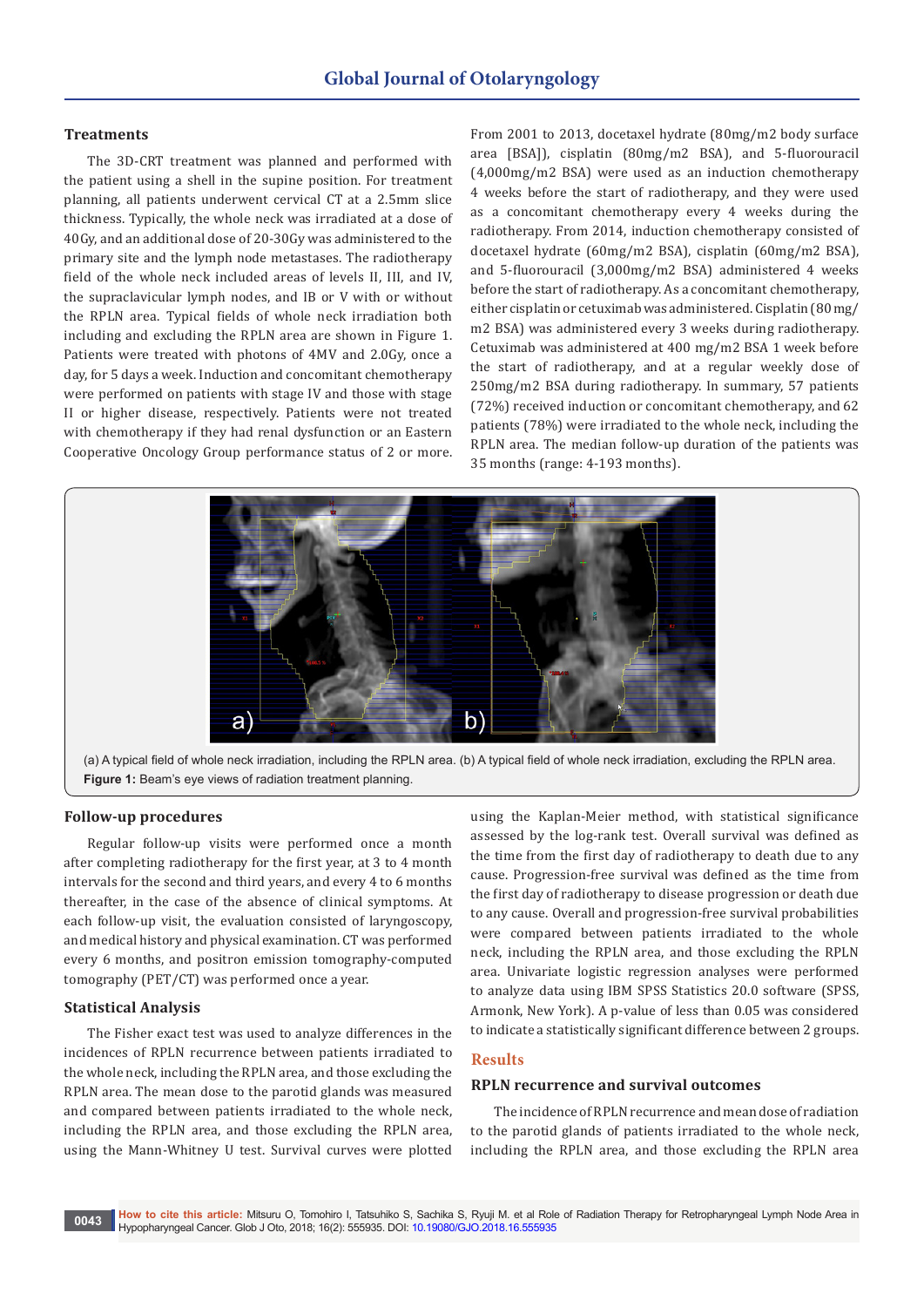are shown in Table 2. RPLN recurrence was identified in 1(1.2 %) of the 79 patients. This patient had received radiotherapy alone to the whole neck excluding the RPLN area, because of her advanced age (87 years) and weak condition (Performance status: 2). RPLN recurrence was identified on PET/CT at 7 months after radiotherapy. Information regarding the mean dose of irradiation to the parotid glands was available for 72 patients. The median mean dose of radiation to the parotid glands of patients irradiated to the whole neck, including the RPLN area, and those excluding the RPLN area were 37Gy (range: 24-43Gy) and 14Gy (1-27Gy), respectively, which showed a statistically significant difference (p< 0.001) (Table 3).

**Table 2:** The incident of RPLN recurrence and mean dose of parotid glands.

|                                                           | Patients irradiated for whole neck        | p                                        |             |
|-----------------------------------------------------------|-------------------------------------------|------------------------------------------|-------------|
|                                                           | <b>Including RPLN</b>                     | <b>Excluding RPLN</b>                    |             |
| RPLN recurrence<br>$n = 79$                               | $n = 62$                                  | $n = 17$                                 | 0.2         |
| Mean dose of parotid glands<br>Median (range)<br>$n = 72$ | 37 Gy<br>$(24-43 \text{ Gy})$<br>$n = 55$ | 14 Gv<br>$(1-27 \text{ Gy})$<br>$n = 17$ | ${}< 0.001$ |

RPLN, retropharyngeal lymph node

**Table 3:** Clinical data for all cases.

| N <sub>0</sub> | Age | <b>PS</b>        | T              | N                | M                | <b>Stage</b>   | <b>Tumor site</b> | <b>Total dose</b>                | <b>Irradiation of whole</b><br>neck | <b>Mean dose of</b><br>parotid grand |
|----------------|-----|------------------|----------------|------------------|------------------|----------------|-------------------|----------------------------------|-------------------------------------|--------------------------------------|
| $\mathbf{1}$   | 66  | $\mathbf{1}$     | 3              | $\mathbf{0}$     | $\overline{0}$   | 3              | Piriform sinus    | 70Gv/35fr                        | including RPLN area                 |                                      |
| 2              | 65  | $\mathbf{0}$     | 4a             | 2 <sub>b</sub>   | $\overline{0}$   | 4a             | Piriform sinus    | 70Gy/35fr                        | including RPLN area                 |                                      |
| 3              | 77  | $\mathbf{0}$     | 3              | $\boldsymbol{0}$ | $\mathbf{0}$     | 3              | Posterior wall    | 70Gy/35fr                        | including RPLN area                 |                                      |
| $\overline{4}$ | 77  | $\boldsymbol{0}$ | 3              | $\boldsymbol{0}$ | $\boldsymbol{0}$ | 3              | Piriform sinus    | 68Gy/34fr                        | including RPLN area                 | $\overline{a}$                       |
| 5              | 79  | $\mathbf{1}$     | 3              | $1\,$            | $\boldsymbol{0}$ | 3              | Piriform sinus    | 70Gy/35fr                        | including RPLN area                 |                                      |
| 6              | 47  | $\boldsymbol{0}$ | 2              | 2c               | $\boldsymbol{0}$ | 4a             | Piriform sinus    | 60Gy/30fr                        | including RPLN area                 | $\overline{a}$                       |
| $\overline{7}$ | 70  | $\mathbf{0}$     | 2              | $\mathbf{1}$     | $\overline{0}$   | 3              | Piriform sinus    | 60Gy/30fr                        | including RPLN area                 |                                      |
| 8              | 83  | $\mathbf{1}$     | 3              | 2 <sub>b</sub>   | $\overline{0}$   | 4a             | Piriform sinus    | 54Gy/18fr                        | excluding RPLN area                 | 6Gy                                  |
| 9              | 70  | $\boldsymbol{0}$ | 3              | $\mathbf{1}$     | $\boldsymbol{0}$ | 3              | Piriform sinus    | 66.6Gy/37fr                      | including RPLN area                 | 37Gy                                 |
| 10             | 70  | $\boldsymbol{0}$ | 2              | 2 <sub>b</sub>   | $\overline{0}$   | 4a             | Piriform sinus    | 60Gy/30fr                        | including RPLN area                 | 37Gv                                 |
| 11             | 60  | $\overline{0}$   | 2              | $\mathbf{1}$     | $\overline{0}$   | 3              | Postcricoid area  | 60Gy/30fr                        | including RPLN area                 | 37Gy                                 |
| 12             | 60  | $\boldsymbol{0}$ | 2              | 2 <sub>b</sub>   | $\boldsymbol{0}$ | 4a             | Piriform sinus    | 60Gy/30fr                        | including RPLN area                 | 39Gy                                 |
| 13             | 68  | $\overline{2}$   | $\overline{2}$ | $\mathbf{1}$     | $\boldsymbol{0}$ | 3              | Posterior wall    | 66Gy/33fr                        | including RPLN area                 | 40Gy                                 |
| 14             | 74  | $\mathbf{0}$     | $\overline{2}$ | $\mathbf{1}$     | $\overline{0}$   | 3              | Piriform sinus    | 64Gy/32fr                        | including RPLN area                 | 38Gv                                 |
| 15             | 78  | $\boldsymbol{0}$ | 4a             | $\boldsymbol{0}$ | $\boldsymbol{0}$ | 4a             | Posterior wall    | 70Gy/35fr<br>including RPLN area |                                     | 39Gy                                 |
| 16             | 71  | $\boldsymbol{0}$ | 4a             | $1\,$            | $\boldsymbol{0}$ | 4a             | Posterior wall    | 60Gy/30fr<br>including RPLN area |                                     | 38Gy                                 |
| 17             | 58  | $\boldsymbol{0}$ | 4a             | 2c               | $\boldsymbol{0}$ | 4a             | Posterior wall    | 70Gy/35fr<br>including RPLN area |                                     | 38Gy                                 |
| 18             | 69  | $\overline{0}$   | $\overline{2}$ | $\mathbf{1}$     | $\overline{0}$   | 3              | Piriform sinus    | 60Gy/30fr                        | including RPLN area                 | 38Gy                                 |
| 19             | 66  | $\boldsymbol{0}$ | 4a             | 2 <sub>b</sub>   | $\overline{0}$   | 4a             | Piriform sinus    | 60Gy/30fr                        | including RPLN area                 |                                      |
| 20             | 76  | $\mathbf{0}$     | 2              | 2 <sub>b</sub>   | $\mathbf{0}$     | 4a             | Piriform sinus    | 60Gy/30fr                        | including RPLN area                 | 39Gy                                 |
| 21             | 61  | $\boldsymbol{0}$ | 3              | 2 <sub>b</sub>   | $\boldsymbol{0}$ | 4a             | Piriform sinus    | 60Gy/30fr                        | including RPLN area                 | 38Gy                                 |
| 22             | 80  | $\mathbf{0}$     | 4a             | 2 <sub>b</sub>   | $\overline{0}$   | 4a             | Piriform sinus    | 66Gy/33fr                        | including RPLN area                 | 39Gv                                 |
| 23             | 58  | $\mathbf{0}$     | 4a             | $\mathbf{1}$     | $\overline{0}$   | 4a             | Posterior wall    | 60Gy/30fr                        | including RPLN area                 | 37Gy                                 |
| 24             | 65  | $\boldsymbol{0}$ | 4a             | 2 <sub>b</sub>   | 0                | 4a             | Postcricoid area  | 60Gy/30fr                        | including RPLN area                 | 39Gy                                 |
| 25             | 57  | $\boldsymbol{0}$ | 4a             | 2a               | $\boldsymbol{0}$ | 4a             | Piriform sinus    | 60Gy/30fr                        | including RPLN area                 | 38Gy                                 |
| 26             | 84  | $\mathbf{1}$     | $\mathbf{1}$   | 2 <sub>b</sub>   | $\boldsymbol{0}$ | 4a             | Piriform sinus    | 66Gy/33fr                        | including RPLN area                 | 39Gv                                 |
| 27             | 70  | $\mathbf{0}$     | 4a             | 2c               | $\overline{0}$   | 4a             | Piriform sinus    | 58Gy/29fr                        | including RPLN area                 | 37Gy                                 |
| 28             | 53  | $\boldsymbol{0}$ | 2              | 2 <sub>b</sub>   | $\mathbf{0}$     | 4a             | Piriform sinus    | 60Gy/30fr                        | including RPLN area                 | 39Gy                                 |
| 29             | 70  | $\boldsymbol{0}$ | $\overline{2}$ | $\boldsymbol{0}$ | $\boldsymbol{0}$ | $\overline{2}$ | Piriform sinus    | 60Gy/30fr                        | including RPLN area                 | 36Gy                                 |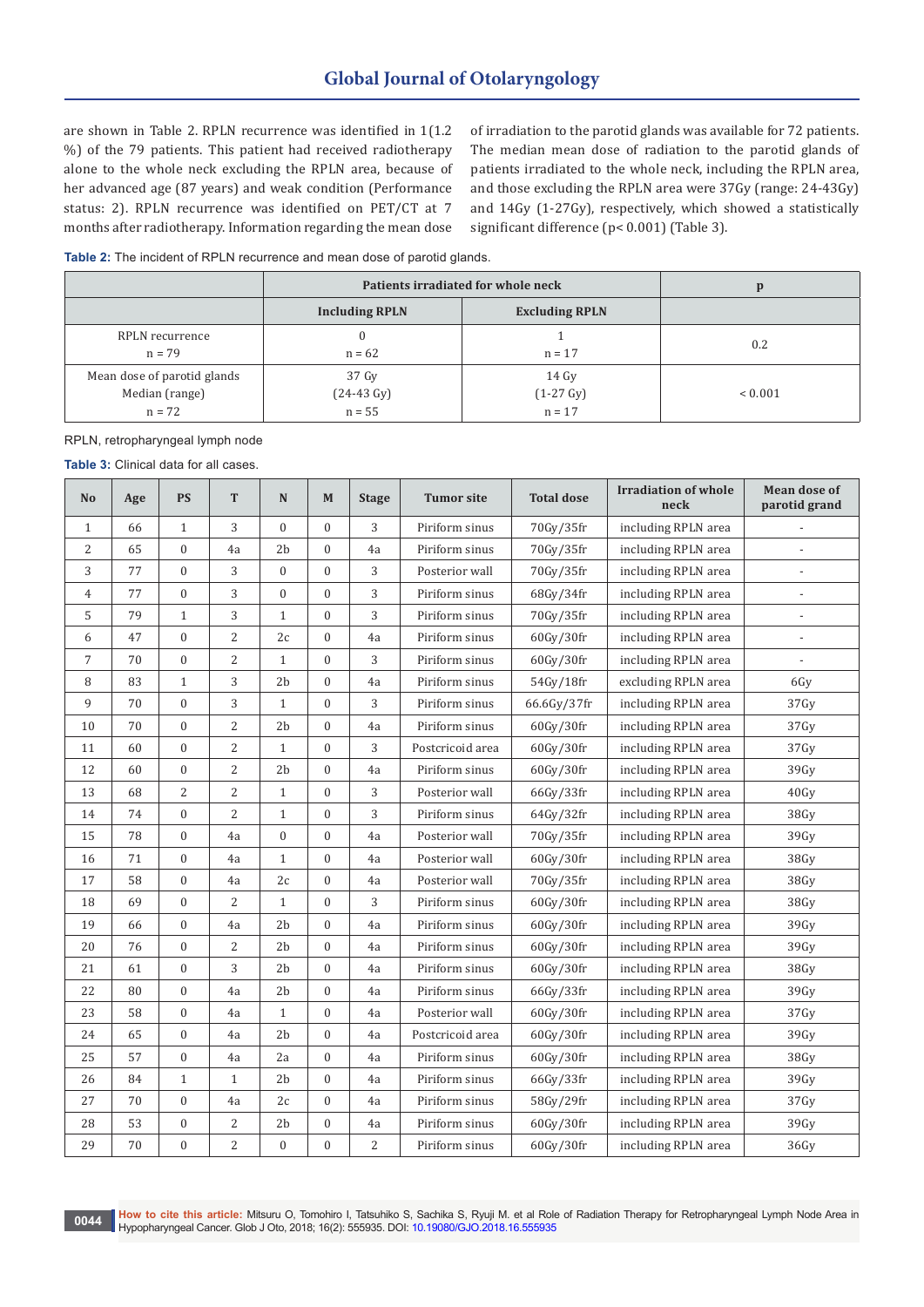| 30 | 80 | $\mathbf{0}$     | 2            | $\mathbf{0}$     | $\mathbf{0}$     | 2              | Piriform sinus                                     | 60Gv/30fr | including RPLN area | 37Gy |
|----|----|------------------|--------------|------------------|------------------|----------------|----------------------------------------------------|-----------|---------------------|------|
| 31 | 73 | $\boldsymbol{0}$ | 2            | $\boldsymbol{0}$ | 0                | $\overline{2}$ | Piriform sinus                                     | 60Gy/30fr | including RPLN area | 37Gy |
| 32 | 75 | $\mathbf{1}$     | 3            | 2 <sub>b</sub>   | 0                | 4a             | Piriform sinus                                     | 60Gy/30fr | including RPLN area | 38Gy |
| 33 | 72 | 3                | 2            | 2a               | 0                | 4a             | Piriform sinus                                     | 66Gy/33fr | including RPLN area | 43Gy |
| 34 | 53 | $\boldsymbol{0}$ | 2            | 0                | 0                | $\overline{2}$ | Piriform sinus                                     | 60Gy/30fr | excluding RPLN area | 27Gy |
| 35 | 55 | $\boldsymbol{0}$ | 2            | 3                | 0                | 4b             | Posterior wall                                     | 60Gy/30fr | including RPLN area | 35Gy |
| 36 | 90 | $\mathbf{1}$     | 3            | $\boldsymbol{0}$ | 0                | 3              | Piriform sinus                                     | 60Gy/30fr | excluding RPLN area | 1Gy  |
| 37 | 63 | $\boldsymbol{0}$ | 4            | 3                | 0                | 4b             | Piriform sinus                                     | 66Gy/33fr | including RPLN area | 31Gy |
| 38 | 71 | $\overline{2}$   | 2            | $\boldsymbol{0}$ | 2                | $\overline{2}$ | Posterior wall                                     | 60Gy/30fr | including RPLN area | 36Gy |
| 39 | 87 | $\boldsymbol{0}$ | 3            | $\mathbf{1}$     | 0                | 3              | Posterior wall                                     | 52Gy/26fr | excluding RPLN area | 1Gy  |
| 40 | 70 | $\boldsymbol{0}$ | 3            | $\mathbf{1}$     | $\boldsymbol{0}$ | 3              | Posterior wall                                     | 50Gy/25fr | including RPLN area | 37Gy |
| 41 | 71 | $\boldsymbol{0}$ | 4            | 2b               | $\boldsymbol{0}$ | 4a             | Posterior wall                                     | 60Gy/30fr | including RPLN area | 34Gy |
| 42 | 65 | $\boldsymbol{0}$ | 2            | $\mathbf{1}$     | 0                | 3              | Posterior wall                                     | 60Gy/30fr | including RPLN area | 36Gy |
| 43 | 63 | $\boldsymbol{0}$ | 3            | $\boldsymbol{0}$ | $\boldsymbol{0}$ | 3              | Posterior wall                                     | 60Gy/30fr | including RPLN area | 37Gy |
| 44 | 73 | $\boldsymbol{0}$ | 2            | $\mathbf{1}$     | $\boldsymbol{0}$ | 3              | Piriform sinus                                     | 60Gy/30fr | including RPLN area | 33Gy |
| 45 | 57 | $\boldsymbol{0}$ | 2            | 2b               | $\boldsymbol{0}$ | 4a             | Postcricoid area                                   | 60Gy/30fr | including RPLN area | 38Gy |
| 46 | 84 | $\boldsymbol{0}$ | 4a           | 2c               | $\boldsymbol{0}$ | 4a             | Piriform sinus                                     | 66Gy/33fr | including RPLN area | 37Gy |
| 47 | 82 | $1\,$            | 3            | $\boldsymbol{0}$ | $\boldsymbol{0}$ | 3              | Postcricoid area                                   | 66Gy/33fr | including RPLN area | 30Gy |
| 48 | 69 | $\mathbf{1}$     | 4a           | 2a               | $\boldsymbol{0}$ | 4a             | Piriform sinus                                     | 54Gy/27fr | including RPLN area | 37Gy |
| 49 | 67 | $\boldsymbol{0}$ | 2            | $\mathbf{1}$     | $\overline{0}$   | 3              | Piriform sinus                                     | 60Gy/30fr | including RPLN area | 37Gy |
| 50 | 76 | $\boldsymbol{0}$ | $\mathbf{1}$ | $\boldsymbol{0}$ | 0                | $\mathbf{1}$   | Piriform sinus                                     | 66Gy/33fr | excluding RPLN area | 14Gy |
| 51 | 52 | $\boldsymbol{0}$ | 2            | $\boldsymbol{0}$ | $\boldsymbol{0}$ | $\overline{2}$ | Postcricoid area                                   | 60Gy/30fr | including RPLN area | 33Gy |
| 52 | 67 | $\boldsymbol{0}$ | $\mathbf{1}$ | 2a               | $\boldsymbol{0}$ | 4a             | Piriform sinus                                     | 66Gy/33fr | excluding RPLN area | 25Gy |
| 53 | 74 | $\boldsymbol{0}$ | 2            | $\mathbf{1}$     | 0                | 3              | Postcricoid area                                   | 66Gy/33fr | including RPLN area | 36Gy |
| 54 | 69 | $\boldsymbol{0}$ | 4b           | $\mathbf{1}$     | 0                | 4 <sub>b</sub> | Posterior wall                                     | 60Gy/30fr | including RPLN area | 32Gy |
| 55 | 87 | 2                | 3            | 2b               | $\boldsymbol{0}$ | 4a             | Piriform sinus                                     | 60Gy/30fr | excluding RPLN area | 15Gy |
| 56 | 61 | $\boldsymbol{0}$ | 2            | 2c               | $\boldsymbol{0}$ | 4a             | Piriform sinus                                     | 60Gy/30fr | including RPLN area | 37Gy |
| 57 | 64 | $\boldsymbol{0}$ | 4a           | 3                | 0                | 4b             | Piriform sinus                                     | 70Gy/35fr | excluding RPLN area | 24Gy |
| 58 | 68 | $\boldsymbol{0}$ | $\mathbf{1}$ | $\boldsymbol{0}$ | 0                | $\mathbf{1}$   | Piriform sinus<br>70Gy/35fr<br>excluding RPLN area |           | 16Gy                |      |
| 59 | 59 | $\boldsymbol{0}$ | 4a           | 2 <sub>b</sub>   | 0                | 4a             | Piriform sinus                                     | 60Gy/30fr | including RPLN area | 37Gy |
| 60 | 62 | $\boldsymbol{0}$ | 4a           | $\mathbf{1}$     | $\boldsymbol{0}$ | 4a             | Piriform sinus                                     | 60Gy/30fr | including RPLN area | 24Gy |
| 61 | 49 | 0                | 2            | 3                | 0                | 4b             | Piriform sinus                                     | 60Gy/30fr | including RPLN area | 36Gy |
| 62 | 62 | $\boldsymbol{0}$ | 2            | 2 <sub>b</sub>   | $\boldsymbol{0}$ | 4a             | Piriform sinus                                     | 66Gy/33fr | excluding RPLN area | 19Gy |
| 63 | 55 | $\mathbf{1}$     | 4a           | 2 <sub>b</sub>   | $\boldsymbol{0}$ | 4a             | Piriform sinus                                     | 66Gy/33fr | including RPLN area | 39Gy |
| 64 | 80 | $\boldsymbol{0}$ | 2            | 2c               | 0                | 4a             | Piriform sinus                                     | 70Gy/35fr | excluding RPLN area | 24Gy |
| 65 | 62 | $\boldsymbol{0}$ | 3            | 0                | $\boldsymbol{0}$ | 3              | Piriform sinus                                     | 66Gy/33fr | excluding RPLN area | 9Gy  |
| 66 | 67 | $\boldsymbol{0}$ | 3            | 2b               | 0                | 4a             | Piriform sinus                                     | 66Gy/33fr | excluding RPLN area | 22Gy |
| 67 | 39 | $\boldsymbol{0}$ | 3            | 2c               | 0                | 4a             | Piriform sinus                                     | 70Gy/35fr | including RPLN area | 27Gy |
| 68 | 48 | $\boldsymbol{0}$ | $\mathbf{1}$ | 2c               | $\boldsymbol{0}$ | 4a             | Piriform sinus                                     | 70Gy/35fr | including RPLN area | 28Gy |
| 69 | 84 | 2                | 2            | 2c               | 0                | 4a             | Posterior wall                                     | 70Gy/35fr | excluding RPLN area | 12Gy |
| 70 | 64 | 0                | 2            | 2b               | 0                | 4a             | Piriform sinus                                     | 70Gy/35fr | including RPLN area | 34Gy |
| 71 | 68 | $\boldsymbol{0}$ | $\mathbf{1}$ | $\boldsymbol{0}$ | $\boldsymbol{0}$ | $\mathbf{1}$   | Posterior wall                                     | 70Gy/35fr | excluding RPLN area | 9Gy  |
| 72 | 65 | $\boldsymbol{0}$ | 2            | $\mathbf{1}$     | 0                | 2              | Piriform sinus                                     | 70Gy/35fr | excluding RPLN area | 5Gy  |
| 73 | 74 | $\boldsymbol{0}$ | 2            | 2c               | 0                | 4a             | Piriform sinus                                     | 70Gy/35fr | including RPLN area | 37Gy |
| 74 | 71 | $\boldsymbol{0}$ | 2            | 2 <sub>b</sub>   | 0                | 4a             | Posterior wall                                     | 70Gy/35fr | including RPLN area | 37Gy |
| 75 | 72 | $\boldsymbol{0}$ | 2            | 2c               | $\boldsymbol{0}$ | 4a             | Postcricoid area                                   | 70Gy/35fr | including RPLN area | 31Gy |
|    |    |                  |              |                  |                  |                |                                                    |           |                     |      |

0045 How to cite this article: Mitsuru O, Tomohiro I, Tatsuhiko S, Sachika S, Ryuji M. et al Role of Radiation Therapy for Retropharyngeal Lymph Node Area in<br>Hypopharyngeal Cancer. Glob J Oto, 2018; 16(2): 555935. DOI: 10.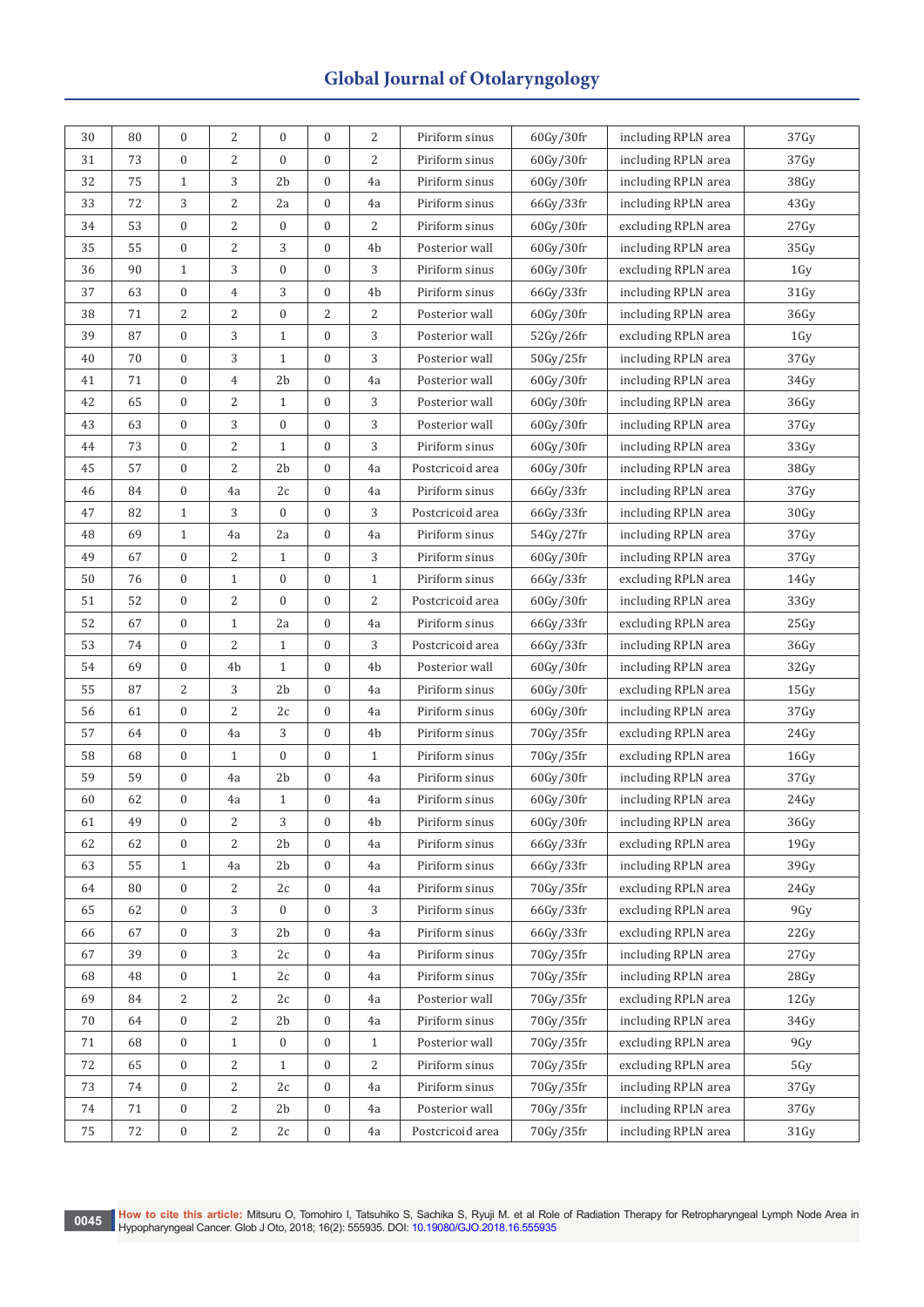| 76 | 78 |  |  | Piriform sinus | 70Gy/35fr | including RPLN area | 41Gv |
|----|----|--|--|----------------|-----------|---------------------|------|
| 77 | 61 |  |  | Posterior wall | 70Gy/35fr | including RPLN area | 42Gv |
| 78 | 75 |  |  | Piriform sinus | 70Gy/35fr | including RPLN area | 38Gv |
| 79 | 67 |  |  | Posterior wall | 66Gy/33fr | excluding RPLN area | 14Gv |

RPLN, retropharyngeal lymph node

Overall survival probabilities at 5 years for patients irradiated to the whole neck, including the RPLN area, and those excluding the RPLN area were 71% and 63%, respectively (Figure 2). The difference in overall survival probabilities between patients irradiated to the whole neck, including the RPLN area, and those excluding the RPLN area was not statistically significant

(p = 0.314). Progression-free survival probabilities at 5 years for patients irradiated to the whole neck, including the RPLN area, and those excluding the RPLN area were 45% and 52%, respectively, and there was no statistically significant difference (p = 0.674) (Table 4) and (Figure 3).







Figure 3: Progression-free survival probabilities at 5 years for patients irradiated to the whole neck, including the RPLN area, and those excluding the RPLN area. Kaplan-Meier analysis demonstrating no significant difference in progression-free survival between patients irradiated to the whole neck, including the RPLN area, and those excluding the RPLN area (p=0.674). The 5-year progression-free survival probabilities in patients irradiated to the whole neck, including the RPLN area, and those excluding the RPLN area were 45% and 52%, respectively.

**0046 How to cite this article:** Mitsuru O, Tomohiro I, Tatsuhiko S, Sachika S, Ryuji M. et al Role of Radiation Therapy for Retropharyngeal Lymph Node Area in Hypopharyngeal Cancer. Glob J Oto, 2018; 16(2): 555935. DOI: [10.19080/GJO.2018.16.555935](http://dx.doi.org/10.19080/GJO.2018.16.555935)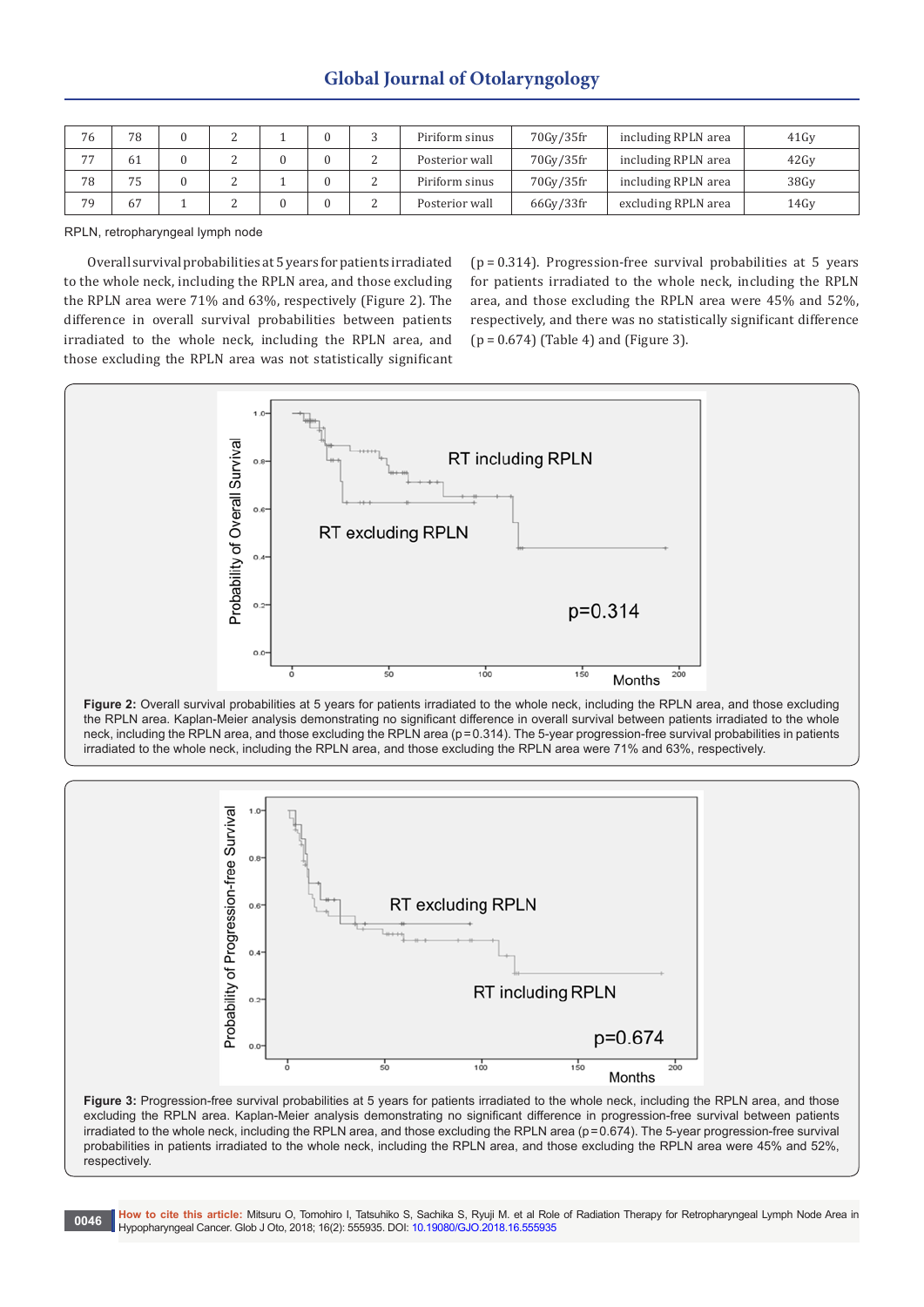| No             | Inductuin<br>chemotherapy | Concomitant<br>chemotherapy | Desease state | Recurremce<br>site           | Progression<br>free duration<br>(M) | <b>Patient state</b> | <b>Overall</b><br>survival<br>duration (M) |
|----------------|---------------------------|-----------------------------|---------------|------------------------------|-------------------------------------|----------------------|--------------------------------------------|
| $\mathbf{1}$   | DOC, CDDP,<br>$5-FU$      | $\overline{\phantom{a}}$    | control       |                              | 193                                 | alive                | 193                                        |
| $\overline{2}$ | $\overline{\phantom{a}}$  | DOC, CDDP, 5-FU             | control       | $\overline{\phantom{a}}$     | 117                                 | alive                | 117                                        |
| 3              |                           | DOC                         | control       |                              | 88                                  | alive                | 88                                         |
| $\overline{4}$ | $\overline{\phantom{m}}$  | <b>DOC</b>                  | control       |                              | 94                                  | alive                | 94                                         |
| 5              |                           |                             | recurrence    | primary                      | 6                                   | alive                | $7\overline{ }$                            |
| 6              | $\overline{\phantom{a}}$  | <b>DOC</b>                  | control       |                              | 113                                 | alive                | 113                                        |
| $\overline{7}$ |                           | <b>DOC</b>                  | recurrence    | primary,lymph<br>node        | 109                                 | death                | 117                                        |
| 8              | $\overline{\phantom{0}}$  | <b>DOC</b>                  | recurrence    | primary                      | $\overline{4}$                      | death                | 9                                          |
| 9              |                           | CDDP, 5-FU                  | recurrence    | distant (liver)              | 3                                   | death                | 6                                          |
| 10             |                           | DOC, CDDP, 5-FU             | control       |                              | 49                                  | death                | 49                                         |
| 11             | $\overline{\phantom{a}}$  | CDDP, 5-FU                  | control       | $\overline{a}$               | 114                                 | death                | 114                                        |
| 12             | $\overline{\phantom{a}}$  | DOC, CDDP, 5-FU             | control       |                              | 51                                  | alive                | 51                                         |
| 13             | $\overline{\phantom{0}}$  | $\overline{\phantom{a}}$    | control       |                              | 60                                  | death                | 60                                         |
| 14             | $\overline{a}$            | <b>DOC</b>                  | recurrence    | lymph node                   | 35                                  | death                | 78                                         |
| 15             |                           |                             | recurrence    | primary                      | 13                                  | alive                | 19                                         |
| 16             | $\overline{\phantom{0}}$  | DOC, CDDP, 5-FU             | recurrence    | primary                      | 5                                   | alive                | 10                                         |
| 17             | DOC, CDDP,<br>$5-FU$      | CDDP                        | control       |                              | 119                                 | alive                | 119                                        |
| 18             | $\overline{a}$            | DOC, CDDP, 5-FU             | control       |                              | 35                                  | alive                | 35                                         |
| 19             | $\overline{a}$            | DOC, CDDP, 5-FU             | control       |                              | 95                                  | alive                | 95                                         |
| 20             | $\overline{\phantom{a}}$  | DOC, CDDP, 5-FU             | control       |                              | 118                                 | alive                | 118                                        |
| 21             | $\overline{\phantom{0}}$  | DOC, CDDP, 5-FU             | control       |                              | 106                                 | alive                | 106                                        |
| 22             |                           | CDDP                        | recurrence    | lymph node                   | 7                                   | alive                | 9                                          |
| 23             | DOC, CDDP,<br>$5-FU$      | DOC                         | recurrence    | primary,lymph<br>node        | 9                                   | death                | 14                                         |
| 24             | DOC, CDDP,<br>$5-FU$      | DOC, CDDP, 5-FU             | recurrence    | lymph node                   | 3                                   | death                | 15                                         |
| 25             | $\overline{\phantom{a}}$  | DOC, CDDP, 5-FU             | recurrence    | lymph node                   | $\mathbf{1}$                        | death                | 45                                         |
| 26             | $\overline{a}$            | $\overline{\phantom{a}}$    | control       |                              | 57                                  | alive                | 57                                         |
| 27             | $\overline{\phantom{m}}$  | DOC, CDDP, 5-FU             | control       | $\overline{\phantom{a}}$     | 60                                  | alive                | 60                                         |
| 28             |                           | DOC, CDDP, 5-FU             | control       |                              | 59                                  | alive                | 59                                         |
| 29             | $\overline{a}$            | <b>DOC</b>                  | recurrence    | lymph node                   | 35                                  | death                | 50                                         |
| 30             | $\overline{\phantom{a}}$  | CDDP                        | control       | $\sim$                       | 39                                  | alive                | 39                                         |
| 31             |                           | DOC, CDDP, 5-FU             | recurrence    | primary                      | 14                                  | alive                | 58                                         |
| 32             |                           | DOC, CDDP, 5-FU             | control       |                              | $7\sqrt{1}$                         | alive                | 71                                         |
| 33             |                           | $\overline{\phantom{a}}$    | recurrence    | primary,lymph<br>node        | $\mathbf{1}$                        | alive                | 46                                         |
| 34             | $\blacksquare$            | $\overline{\phantom{a}}$    | control       | $\overline{\phantom{a}}$     | 94                                  | alive                | 94                                         |
| 35             | DOC, CDDP,<br>$5-FU$      | DOC, CDDP, 5-FU             | recurrence    | lymph node,<br>distant(skin) | 11                                  | alive                | 11                                         |
| 36             | $\overline{\phantom{a}}$  |                             | control       |                              | 24                                  | alive                | 24                                         |
| 37             | DOC, CDDP,<br>$5-FU$      |                             | recurrence    | primary,lymph<br>node        | 8                                   | alive                | 8                                          |
| 38             | $\overline{\phantom{m}}$  | DOC, CDDP, 5-FU             | recurrence    | primary,lymph<br>node        | 11                                  | alive                | 75                                         |

### **Table 4:** Chemotherapy and overall, progression-free survival for all cases.

0047 How to cite this article: Mitsuru O, Tomohiro I, Tatsuhiko S, Sachika S, Ryuji M. et al Role of Radiation Therapy for Retropharyngeal Lymph Node Area in<br>Hypopharyngeal Cancer. Glob J Oto, 2018; 16(2): 555935. DOI: 10.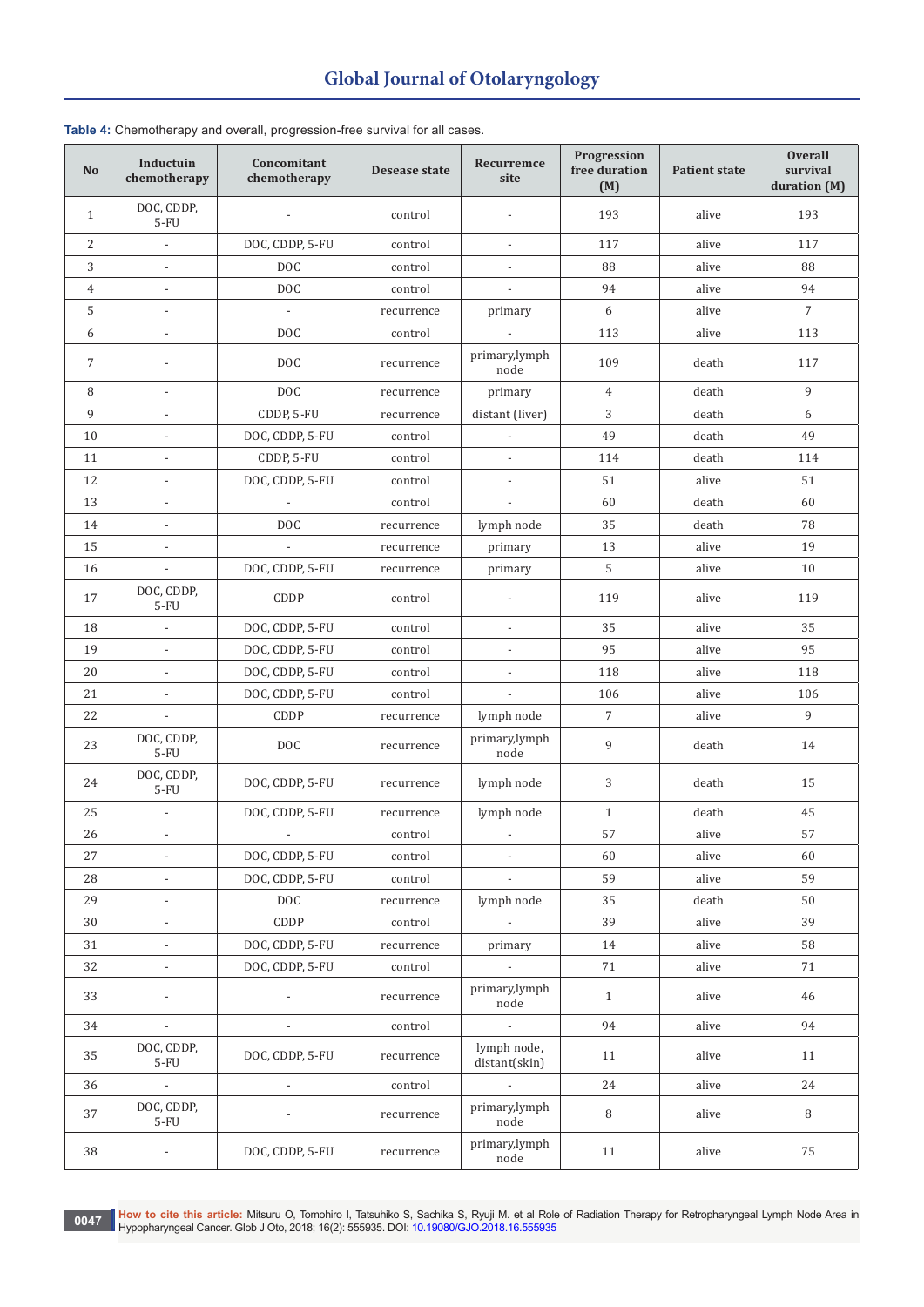| 39 | $\blacksquare$           | $\blacksquare$           | recurrence | lymph node                    | 9              | death | 18             |
|----|--------------------------|--------------------------|------------|-------------------------------|----------------|-------|----------------|
| 40 | $\blacksquare$           | DOC, CDDP, 5-FU          | control    |                               | 54             | alive | 54             |
| 41 | DOC, CDDP,<br>$5-FU$     | DOC, CDDP, 5-FU          | control    |                               | 6              | death | 6              |
| 42 | $\overline{\phantom{a}}$ | $\overline{\phantom{a}}$ | control    | $\blacksquare$                | 71             | alive | 71             |
| 43 | $\blacksquare$           | DOC, CDDP, 5-FU          | control    |                               | 43             | alive | 43             |
| 44 |                          | DOC, CDDP, 5-FU          | control    |                               | $\overline{4}$ | alive | $\overline{4}$ |
| 45 | $\overline{a}$           | DOC, CDDP, 5-FU          | recurrence | primary,lymph<br>node,        | 11             | death | 17             |
|    |                          |                          |            | distant(bone)                 |                |       |                |
| 46 | $\mathcal{L}$            | $\mathcal{L}$            | recurrence | primary                       | 10             | alive | 16             |
| 47 | $\mathcal{L}$            | $\overline{\phantom{a}}$ | control    | $\mathbb{L}$                  | 9              | alive | $\overline{9}$ |
| 48 | DOC, CDDP,<br>$5-FU$     | DOC, CDDP, 5-FU          | recurrence | primary,lymph<br>$\rm node$   | 8              | alive | 9              |
| 49 | $\overline{\phantom{a}}$ | DOC, CDDP, 5-FU          | control    | $\overline{\phantom{a}}$      | 66             | alive | 66             |
| 50 | $\mathbb{L}$             |                          | control    |                               | 59             | alive | 59             |
| 51 | $\overline{\phantom{a}}$ | DOC, CDDP, 5-FU          | control    |                               | 60             | alive | 60             |
| 52 | $\overline{\phantom{a}}$ | $\overline{\phantom{a}}$ | control    | $\blacksquare$                | 60             | alive | 60             |
| 53 |                          | $\overline{\phantom{a}}$ | recurrence | primary,lymph<br>node         | 8              | death | 14             |
| 54 | $\overline{\phantom{a}}$ | DOC, CDDP, 5-FU          | control    | $\overline{\phantom{a}}$      | 52             | alive | 52             |
| 55 | $\overline{\phantom{a}}$ | $\overline{\phantom{a}}$ | recurrence | <b>RPLN</b>                   | $\overline{7}$ | death | 26             |
| 56 |                          | DOC, CDDP, 5-FU          | recurrence | lymph node,<br>distant(liver) | 36             | alive | 37             |
| 57 | $\blacksquare$           | cetuximab                | recurrence | lymph node                    | 10             | alive | 28             |
| 58 |                          | $\overline{\phantom{a}}$ | control    |                               | 40             | alive | 40             |
| 59 | DOC, CDDP,<br>$5-FU$     | DOC, CDDP, 5-FU          | recurrence | lymph node                    | 21             | alive | 41             |
| 60 | $\overline{\phantom{a}}$ | DOC, CDDP, 5-FU          | recurrence | primary                       | 10             | death | 30             |
| 61 | DOC, CDDP,<br>$5-FU$     | cetuximab                | recurrence | lymph node,<br>distant(bone)  | 11             | death | 15             |
| 62 | $\sim$                   | cetuximab                | control    | $\mathcal{L}$                 | 20             | alive | 20             |
| 63 | DOC, CDDP,<br>$5-FU$     | $\overline{\phantom{a}}$ | recurrence | primary,lymph<br>node         | 8              | alive | 35             |
| 64 | $\blacksquare$           | $\overline{\phantom{a}}$ | recurrence | lymph node                    | 11             | death | 25             |
| 65 | DOC, CDDP,<br>$5-FU$     | cetuximab                | recurrence | primary                       | 27             | alive | 37             |
| 66 | DOC, CDDP,<br>$5-FU$     | cetuximab                | control    | $\overline{\phantom{a}}$      | 35             | alive | 35             |
| 67 | DOC, CDDP,<br>$5-FU$     | CDDP                     | control    | $\overline{\phantom{a}}$      | 20             | alive | 20             |
| 68 | DOC, CDDP,<br>$5-FU$     | cetuximab                | recurrence | primary,lymph<br>node         | 14             | alive | 20             |
| 69 | $\mathbb{L}^+$           | $\blacksquare$           | control    | $\overline{\phantom{a}}$      | 17             | death | 17             |
| 70 | DOC, CDDP,<br>$5-FU$     | cetuximab                | control    |                               | 20             | alive | 20             |
| 71 | $\overline{\phantom{a}}$ | $\overline{\phantom{a}}$ | control    |                               | 21             | alive | 21             |
| 72 | $\overline{\phantom{a}}$ | $\overline{\phantom{a}}$ | control    |                               | 16             | alive | 16             |
| 73 | $\overline{\phantom{a}}$ | CDDP                     |            | distant(protid)               | 15             | alive | 15             |
|    |                          |                          | recurrence |                               |                |       |                |
| 74 | DOC, CDDP,<br>$5-FU$     | CDDP                     | recurrence | lymph node                    | 10             | alive | 14             |

0048 How to cite this article: Mitsuru O, Tomohiro I, Tatsuhiko S, Sachika S, Ryuji M. et al Role of Radiation Therapy for Retropharyngeal Lymph Node Area in<br>Hypopharyngeal Capea: Glob LOte 2018: 16(2): 555035 DOL:10 10080 Hypopharyngeal Cancer. Glob J Oto, 2018; 16(2): 555935. DOI: [10.19080/GJO.2018.16.555935](http://dx.doi.org/10.19080/GJO.2018.16.555935)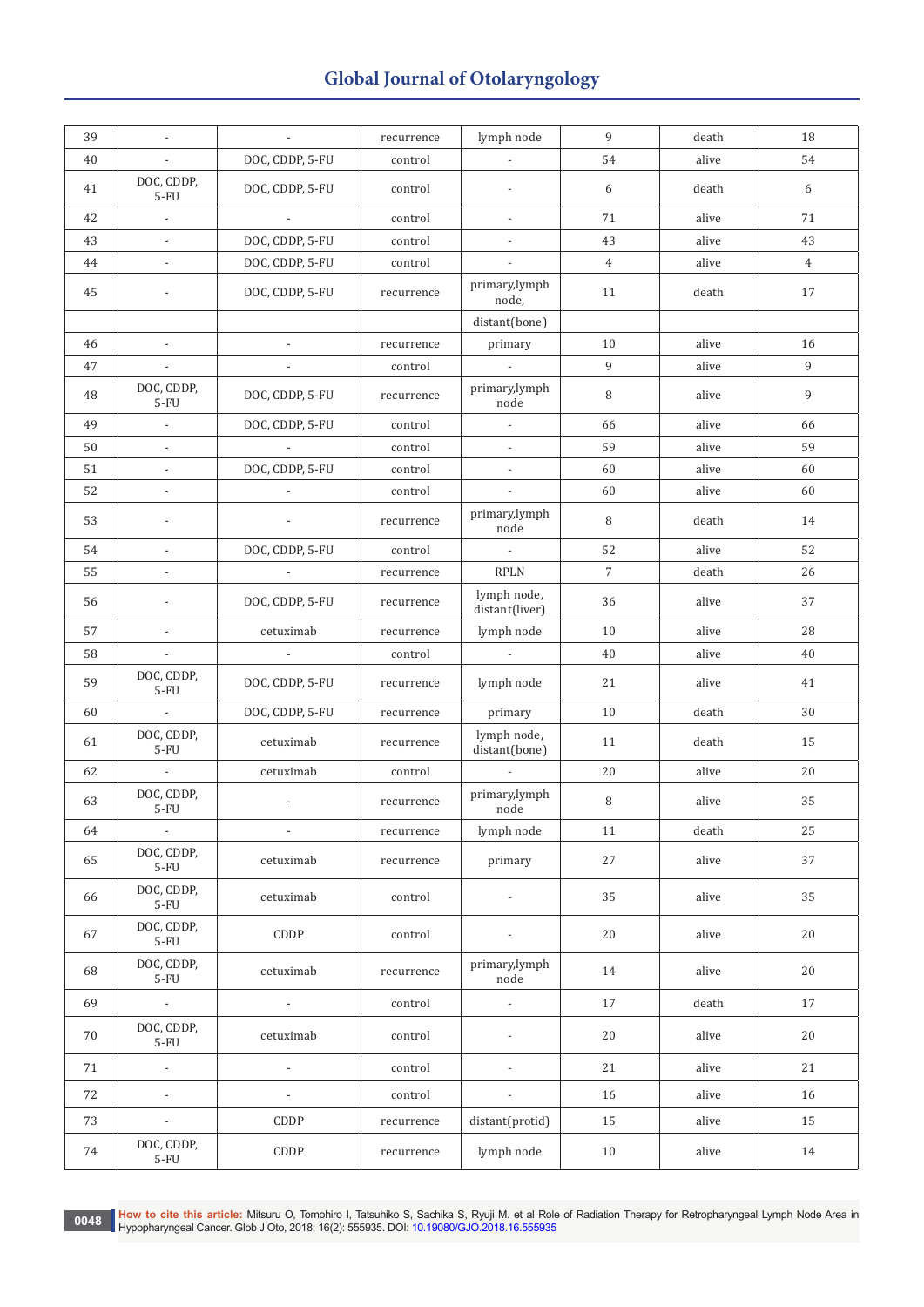| 75 | DOC, CDDP,<br>$5-FU$     | cetuximab       | control    |                       | alive | 12 |
|----|--------------------------|-----------------|------------|-----------------------|-------|----|
| 76 | $\overline{\phantom{0}}$ |                 | recurrence | primary,lymph<br>node | alive | 10 |
| 77 |                          | -               | control    |                       | alive | 8  |
| 78 | $\overline{\phantom{0}}$ | CDDP            | control    |                       | alive |    |
| 79 | $\overline{\phantom{0}}$ | DOC, CDDP, 5-FU | control    |                       | alive | 4  |

DOC; docetaxel hydrate, CDDP; cisplatin, 5-FU; 5-fluorouracil

### **Discussion**

In the present study, RPLN recurrence was recognized in only 1(1.2%) of the 79 patients, and the differences in overall and progression-free survival probabilities between patients irradiated to the whole neck, including the RPLN area, and those excluding the RPLN area were not statistically significant. These results suggest that irradiation of the RPLN area in hypopharyngeal cancer without pretreatment RPLN metastasis might be unnecessary. The guidelines established by Gregoire proposed that radiotherapy to RPLNs should only be performed in specific cases. They suggest that prophylactic radiotherapy is not essential for patients with hypopharyngeal cancer classified as N0 or N1 [13,19,20]. Zheng et al. [21] reported that none of the N0 patients were found to exhibit RPLN metastasis, and T classification and local invasion was not significantly associated with RPLN metastasis.

Irradiation to the RPLN area might increase the incidence of adverse events, such as mucositis, dermatitis, and dry mouth, etc. In particular, dry mouth does not improve once it develops. Eisbruch et al. reported that most glands receiving a mean radiation dose higher than the threshold (24Gy for unstimulated and 26 Gy for stimulated saliva) produced little saliva with no recovery over time [22]. In the present study, the median mean dose of irradiation to the parotid glands in patients irradiated to the whole neck, including the RPLN area, and those excluding the RPLN area was 37Gy (range: 24 -43Gy) and 14Gy (range: 1-27Gy), respectively, and the difference was statistically significant ( $p < 0.001$ ). This result suggests that irradiation to the whole neck, excluding the RPLN area, is reduces the risk of dry mouth.

Irradiation excluding the RPLN area might increase the risk of RPLN recurrence; however, RPLN recurrence was only identified in 1(1.2%) of the 79 patients in this study. Although the patient who developed RPLN recurrence did not receive radiotherapy to the RPLN area, this patient did not undergo chemotherapy either. We consider that chemotherapy may be able to control microscopic metastasis to the RPLN, which is undetectable on laryngoscopy, CT, MRI, PET/CT, etc. In fact, most patients (72%) in this study received chemotherapy, whereas chemotherapy was not used for the patient who demonstrated RPLN recurrence. The main limitation of this study is the possibility of bias regarding whether RPLN was included or not and whether chemotherapy

was performed or not, owing to its retrospective nature. Further prospective studies are required to confirm our findings. In the future, we plan to perform prospective studies regarding RPLN metastasis in patients with hypopharyngeal cancer.

### **Conclusion**

We demonstrated that RPLN recurrence in patients with hypopharyngeal cancer after radiotherapy is rare (1.2%), and the differences in overall and progression-free survival probabilities between patients irradiated to the whole neck, including the RPLN, and those excluding the RPLN area were not statistically significant. This indicates the possibility that irradiation to the RPLN area may be unnecessary in patients with hypopharyngeal cancer without pretreatment RPLN metastasis.

### **References**

- 1. [Cooper JS, Porter K, Mallin K, Hoffman HT, Weber RS, et al. \(2009\)](https://www.ncbi.nlm.nih.gov/pubmed/19189340)  [National Cancer Database report on cancer of the head and neck: 10](https://www.ncbi.nlm.nih.gov/pubmed/19189340) [year update. Head Neck 31\(6\): 748-758.](https://www.ncbi.nlm.nih.gov/pubmed/19189340)
- 2. [Day D, Hansen AR, Siu LL \(2016\) Hypopharyngeal cancer: looking](https://www.ncbi.nlm.nih.gov/pubmed/27536170)  [back, moving forward. Curr Oncol 23\(4\): 221-222.](https://www.ncbi.nlm.nih.gov/pubmed/27536170)
- 3. [Takes RP, Strojan P, Silver CE, Bradley PJ, Haigentz M, et al. \(2012\)](https://www.ncbi.nlm.nih.gov/pubmed/22228621)  [Current trends in initial management of hypopharyngeal cancer: the](https://www.ncbi.nlm.nih.gov/pubmed/22228621)  [declining use of open surgery. Head Neck 34\(2\): 270-281.](https://www.ncbi.nlm.nih.gov/pubmed/22228621)
- 4. [Cmelak AJ, Li S, Goldwasser MA, Murphy B, Cannon M, et al. \(2007\)](https://www.ncbi.nlm.nih.gov/pubmed/17761982)  [Phase II trial of chemoradiation for organ preservation in resectable](https://www.ncbi.nlm.nih.gov/pubmed/17761982)  [stage III or IV squamous cell carcinomas of the larynx or oropharynx:](https://www.ncbi.nlm.nih.gov/pubmed/17761982)  [results of Eastern Cooperative Oncology Group Study E2399. J Clin](https://www.ncbi.nlm.nih.gov/pubmed/17761982)  [Oncol 25\(25\): 3971-3977.](https://www.ncbi.nlm.nih.gov/pubmed/17761982)
- 5. [Guadagnolo BA, Haddad RI, Posner MR, Weeks L, Wirth LJ, et al.](https://www.ncbi.nlm.nih.gov/pubmed/16062079)  [\(2005\) Organ preservation and treatment toxicity with induction](https://www.ncbi.nlm.nih.gov/pubmed/16062079)  [chemotherapy followed by radiation therapy or chemoradiation for](https://www.ncbi.nlm.nih.gov/pubmed/16062079)  [advanced laryngeal cancer. Am J Clin Oncol 28\(4\): 371-378.](https://www.ncbi.nlm.nih.gov/pubmed/16062079)
- 6. [Hall SF, Groome PA, Irish J, O'Sullivan B \(2008\) The natural history](https://www.ncbi.nlm.nih.gov/pubmed/18496152)  [of patients with squamous cell carcinoma of the hypopharynx.](https://www.ncbi.nlm.nih.gov/pubmed/18496152)  [Laryngoscope 118\(8\): 1362-1371.](https://www.ncbi.nlm.nih.gov/pubmed/18496152)
- 7. [Spector JG, Sessions DG, Haughey BH, Chao KS, Simpson J, et al.](https://www.ncbi.nlm.nih.gov/pubmed/11404625)  [\(2001\) Delayed regional metastases, distant metastases, and second](https://www.ncbi.nlm.nih.gov/pubmed/11404625)  [primary malignancies in squamous cell carcinomas of the larynx and](https://www.ncbi.nlm.nih.gov/pubmed/11404625)  [hypopharynx. Laryngoscope 111\(6\): 1079-1087.](https://www.ncbi.nlm.nih.gov/pubmed/11404625)
- 8. [Yoshimoto S, Kawabata K \(2005\) Retropharyngeal node dissection](https://www.ncbi.nlm.nih.gov/pubmed/15917174)  [during total pharyngolaryngectomy for hypopharyngeal cancer. Auris](https://www.ncbi.nlm.nih.gov/pubmed/15917174)  [Nasus Larynx 32\(2\): 163-167.](https://www.ncbi.nlm.nih.gov/pubmed/15917174)
- 9. [Amatsu M, Mohri M, Kinishi M \(2001\) Significance of retropharyngeal](https://www.ncbi.nlm.nih.gov/pubmed/11404628)  [node dissection at radical surgery for carcinoma of the hypopharynx](https://www.ncbi.nlm.nih.gov/pubmed/11404628)  [and cervical esophagus. Laryngoscope 111\(6\): 1099-1103.](https://www.ncbi.nlm.nih.gov/pubmed/11404628)